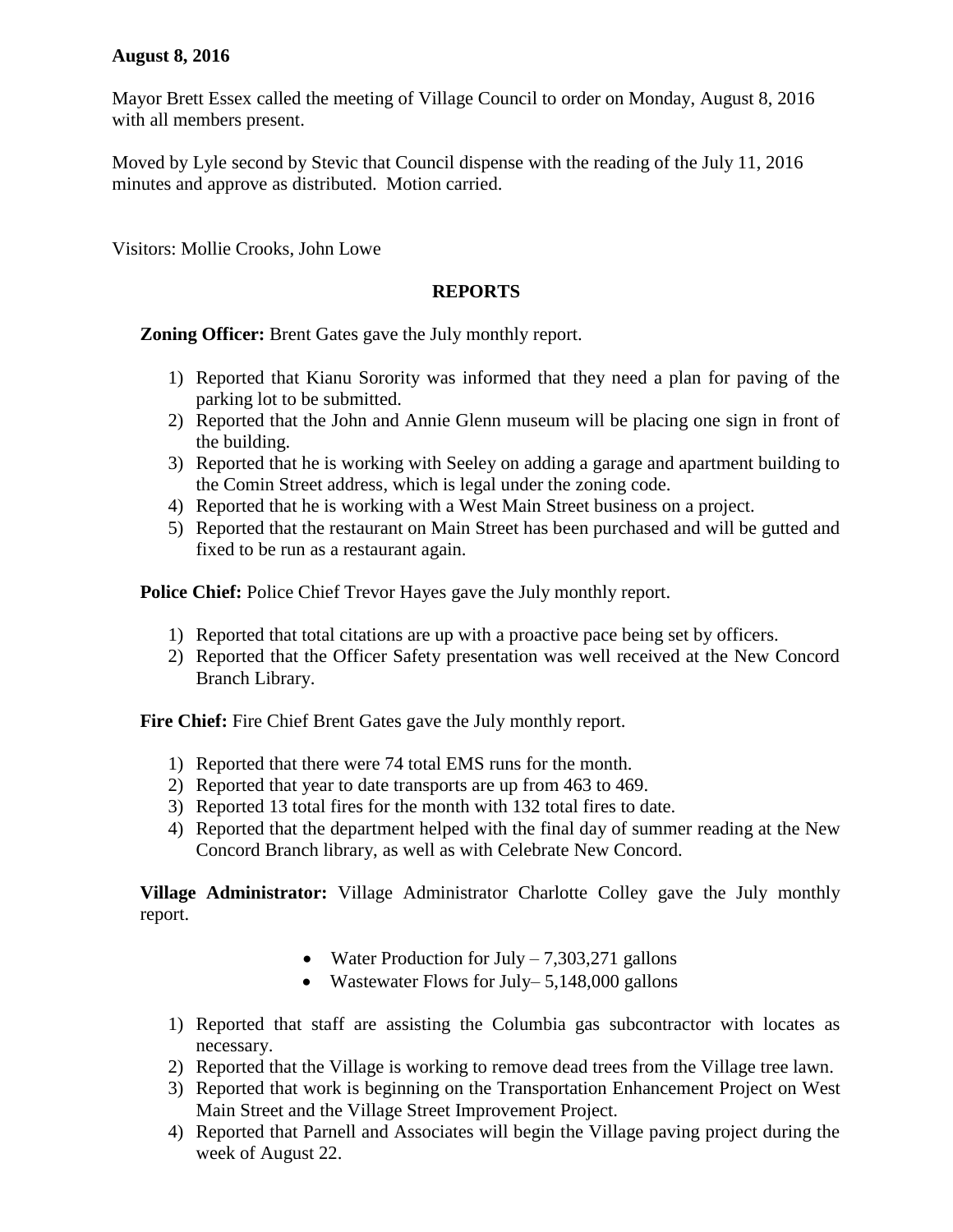5) Reported that the Planning Commission will meet August 18 to see a first draft of the comprehensive site plan for the Garland Commons development.

**Finance Committee:** Kokovich reported that the committee met Tuesday, August 2.

- 1) Committee recommends passage of Ordinance E-8-16-1 to establish salary ranges and wages for employees and officers of the Village for the period 7-1-16 to 6-30-17.
- 2) Committee recommends passage of Ordinance E-8-16-2 to authorize the Mayor to appoint one full-time Police Officer.
- 3) Reported that committee reviewed the 2nd Quarter Financial Comparison, making note that revenue from taxes are up and that expenses are trending at 50%, as expected for the budget.

**Safety Committee:** Lyle reported that the committee met prior to meeting.

1) Committee discussed 16 unnamed alleys within the Village. Approval was received from the county for the names agreed upon. These names will now be given to the county with signage expected in a few months.

**Infrastructure Committee:** Dickson reported the committee met prior to meeting.

- 1) Committee recommends passage of Ordinance G-10-16-1 which allows for an alley near the New Concord Methodist Church to be vacated.
- 2) Reported that 4 trees have been removed. Committee approved 3 more trees to be removed.

**Policy Committee:** Kerrigan reported that the committee met Thursday, August 4.

- 1) Committee recommends approval of Ordinance K-10-16-1 amending the Zoning Code and Zoning Map.
- 2) Committee recommends approval of Resolution 8-16-3 to ratify the draft solid waste management plan for the Southeastern Ohio Joint Solid Waste District, noting all of the recycling opportunities it provides.
- 3) Committee discussed codifying ordinances, recommends that it be done, and is passing along to the finance committee for discussion.

## **OLD BUSINESS**

Moved by Lyle Seconded by Stevic **Resolution No. 8-16-1**, a Resolution authorizing the proper village officials to begin the process for the Water System Improvements Project with an expected construction date of 2017. Third Reading.

| Kokovich      | yea | Baier                | yea |
|---------------|-----|----------------------|-----|
| <b>Stevic</b> | yea | Lyle                 | yea |
| Dickson       | yea | Kerrigan             | yea |
|               |     | <b>Motion Passes</b> |     |

## **NEW BUSINESS**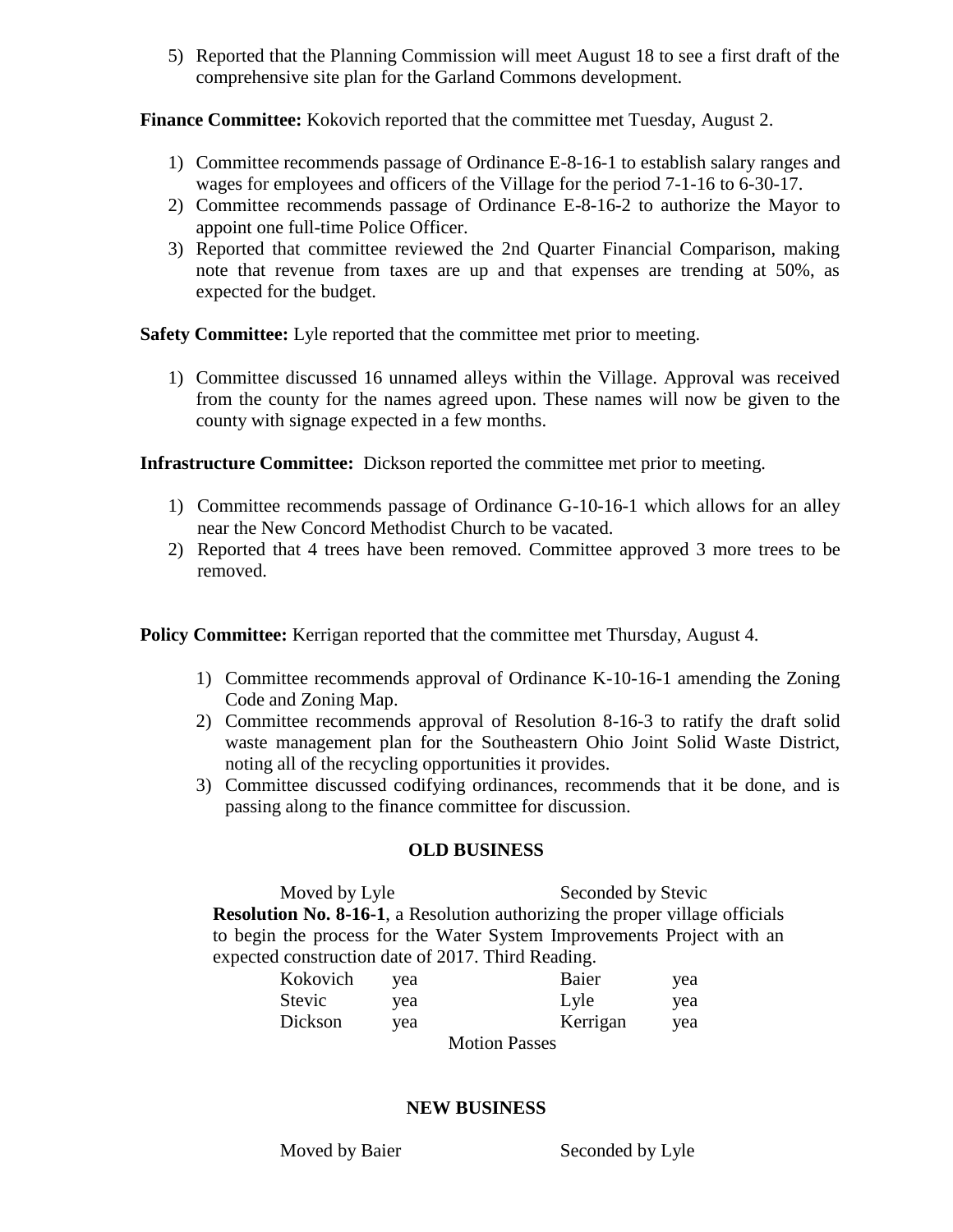**Resolution No. 8-16-2**, a Resolution authorizing the Village Administrator to prepare and submit an application to participate in the Ohio Public Works Commission State Capital Improvement and/or Local Transportation Improvement Program(s) and to execute contracts as required and declaring an emergency.

| Kokovich | yea | Baier                | yea |
|----------|-----|----------------------|-----|
| Stevic   | yea | Lyle                 | yea |
| Dickson  | yea | Kerrigan             | yea |
|          |     | <b>Motion Passes</b> |     |

| Moved by Lyle                                   |     | Seconded by Baier |     |
|-------------------------------------------------|-----|-------------------|-----|
| That Resolution No. 8-16-2 be approved as read. |     |                   |     |
| Kokovich                                        | vea | Baier             | yea |
| <b>Stevic</b>                                   | yea | Lyle              | yea |

| Dickson | yea | Kerrigan             | vea |
|---------|-----|----------------------|-----|
|         |     | <b>Motion Passes</b> |     |

Moved by Kerrigan Seconded by Stevic **Resolution No. 8-16-3**, a Resolution to ratify the draft solid waste management plan for the Southeastern Ohio Joint Solid Waste District and declaring an emergency.

| Kokovich | yea | Baier         | yea |
|----------|-----|---------------|-----|
| Stevic   | vea | Lyle          | yea |
| Dickson  | vea | Kerrigan      | yea |
|          |     | Motion Decess |     |

Motion Passes

| Moved by Stevic                                        |     | Seconded by Kerrigan |     |
|--------------------------------------------------------|-----|----------------------|-----|
| That <b>Resolution No. 8-16-3</b> be approved as read. |     |                      |     |
| Kokovich                                               | vea | Baier                | yea |
| <b>Stevic</b>                                          | yea | Lyle                 | yea |
| Dickson                                                | yea | Kerrigan             | yea |
|                                                        |     | <b>Motion Passes</b> |     |

Moved by Dickson Seconded by Kerrigan **Ordinance No. E-8-16-1**, an Ordinance amending E-8-15-1 to establish salary ranges and wages for employees and officers of the Village for the period 7-1-16 to 6-31-17 and declaring an emergency.

| Kokovich | yea | Baier                | yea |
|----------|-----|----------------------|-----|
| Stevic   | yea | Lyle                 | yea |
| Dickson  | yea | Kerrigan             | yea |
|          |     | <b>Motion Passes</b> |     |

| Moved by Kerrigan                                       | Seconded by Dickson |
|---------------------------------------------------------|---------------------|
| That <b>Ordinance No. E-8-16-1</b> be approved as read. |                     |

| Kokovich      | yea | Baier    | yea |
|---------------|-----|----------|-----|
| <b>Stevic</b> | yea | Lyle     | yea |
| Dickson       | yea | Kerrigan | yea |
|               |     |          |     |

Motion Passes

Moved by Baier Second by Lyle **Ordinance No. E-8-16-2**, an ordinance to amend Ordinance E-8-16-1 and authorizing the Mayor to appoint one full-time Police Officer within the established salary range and declaring an emergency.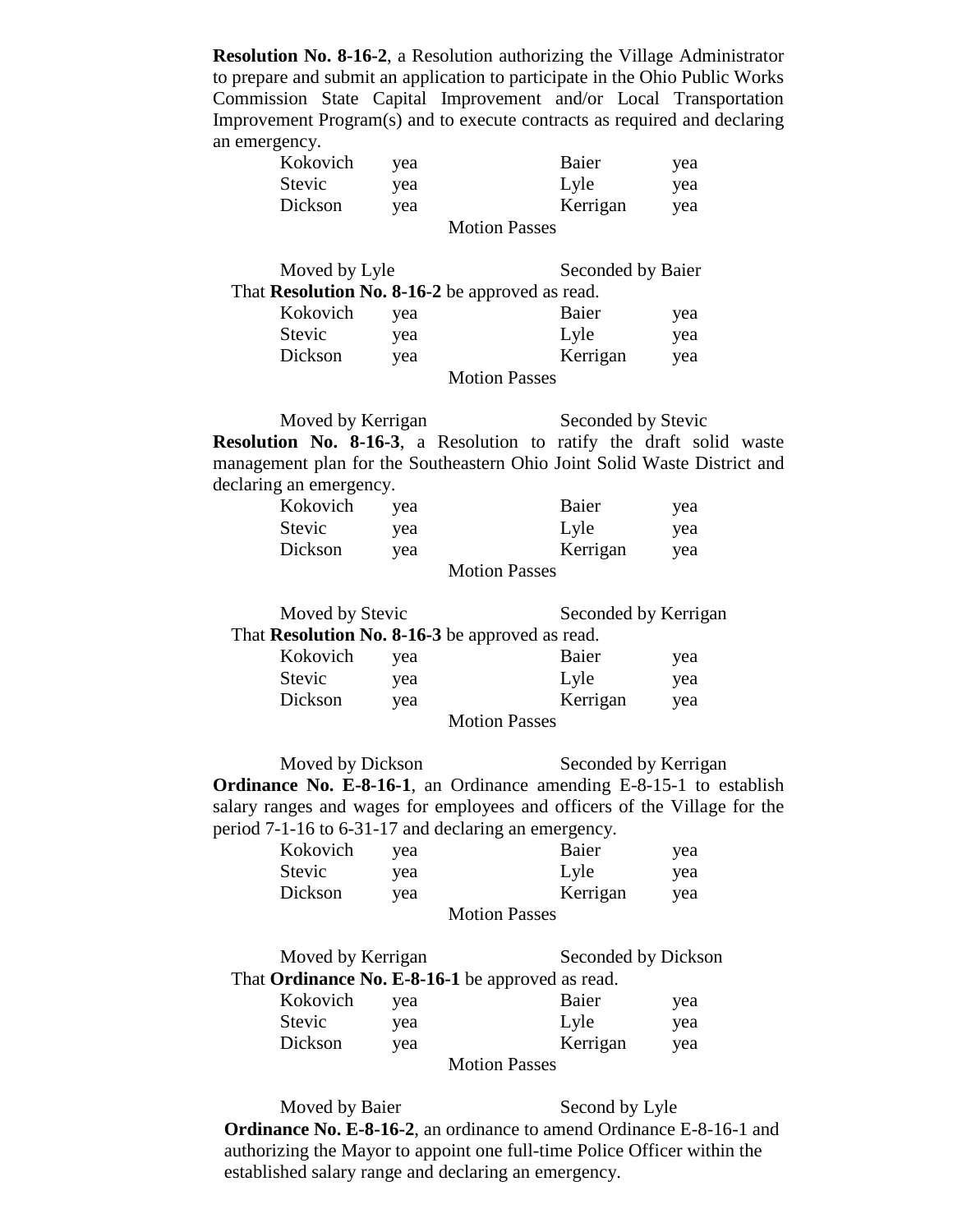| Kokovich             | vea | Baier    | yea |  |
|----------------------|-----|----------|-----|--|
| Stevic               | yea | Lyle     | yea |  |
| Dickson              | yea | Kerrigan | yea |  |
| <b>Motion Passes</b> |     |          |     |  |

| Moved by Lyle    |                                                                                         | Second by Baier  |                                                                                    |
|------------------|-----------------------------------------------------------------------------------------|------------------|------------------------------------------------------------------------------------|
|                  | That Ordinance No. E-8-16-2 be approved as read.                                        |                  |                                                                                    |
| Kokovich         | yea                                                                                     | Baier            | yea                                                                                |
| Stevic           | yea                                                                                     | Lyle             | yea                                                                                |
| Dickson          | yea                                                                                     | Kerrigan         | yea                                                                                |
|                  | <b>Motion Passes</b>                                                                    |                  |                                                                                    |
| Moved by Dickson |                                                                                         | Second by Stevic |                                                                                    |
|                  | <b>Ordinance G-10-16-1</b> , an ordinance vacating a Village alley as described herein, |                  |                                                                                    |
| First Reading.   |                                                                                         |                  |                                                                                    |
| Kokovich         | yea                                                                                     | Baier            | yea                                                                                |
| Stevic           | yea                                                                                     | Lyle             | yea                                                                                |
| Dickson          | yea                                                                                     | Kerrigan         | yea                                                                                |
|                  | <b>Motion Passes</b>                                                                    |                  |                                                                                    |
| Moved by Baier   |                                                                                         | Second by Lyle   |                                                                                    |
|                  |                                                                                         |                  | <b>Ordinance K-10-16-1</b> , an ordinance amending Ordinance K-5-94-2 known as the |
|                  | Zoning Ordinance and Zoning Map of the Village of New Concord, First                    |                  |                                                                                    |

Reading.

| Kokovich | yea | Baier                | yea |
|----------|-----|----------------------|-----|
| Stevic   | yea | Lyle                 | yea |
| Dickson  | yea | Kerrigan             | yea |
|          |     | <b>Motion Passes</b> |     |

| <b>APPROVAL OF BILLS:</b> | See list<br>Moved by Dickson, seconded by Stevic that the bills be approved<br>for payment. All voted yea. Motion carried. Bills list on file in the<br>Clerk's office. |
|---------------------------|-------------------------------------------------------------------------------------------------------------------------------------------------------------------------|
| <b>ANNOUNCEMENTS:</b>     | -NCAARD Outdoor Movie-Zootopia-August 27 at dark                                                                                                                        |
|                           | -Celebrate New Concord-Muskingum Valley Symphonic Winds-                                                                                                                |
|                           | August 9 at 7 PM                                                                                                                                                        |
|                           | -Planning Commission Meeting-Thursday, August 18 at 6 PM                                                                                                                |
|                           | -Celebrate New Concord-The Wayfarers-August 23 at 7 PM                                                                                                                  |
|                           | -Village Council Meeting-September 12 at 7:30 PM                                                                                                                        |

**EXECUTIVE SESSION:** Motion by Dickson to go into Executive Session to discuss legal issues and pending or imminent court action and personnel, second by Baier. All voted yea. Motion carries. Executive session starts at 8:45 p.m.

Motion to adjourn executive session by Dickson, second by Lyle. All voted yea. Motion carried. Conclusion of Executive Session at 10:07 p.m.